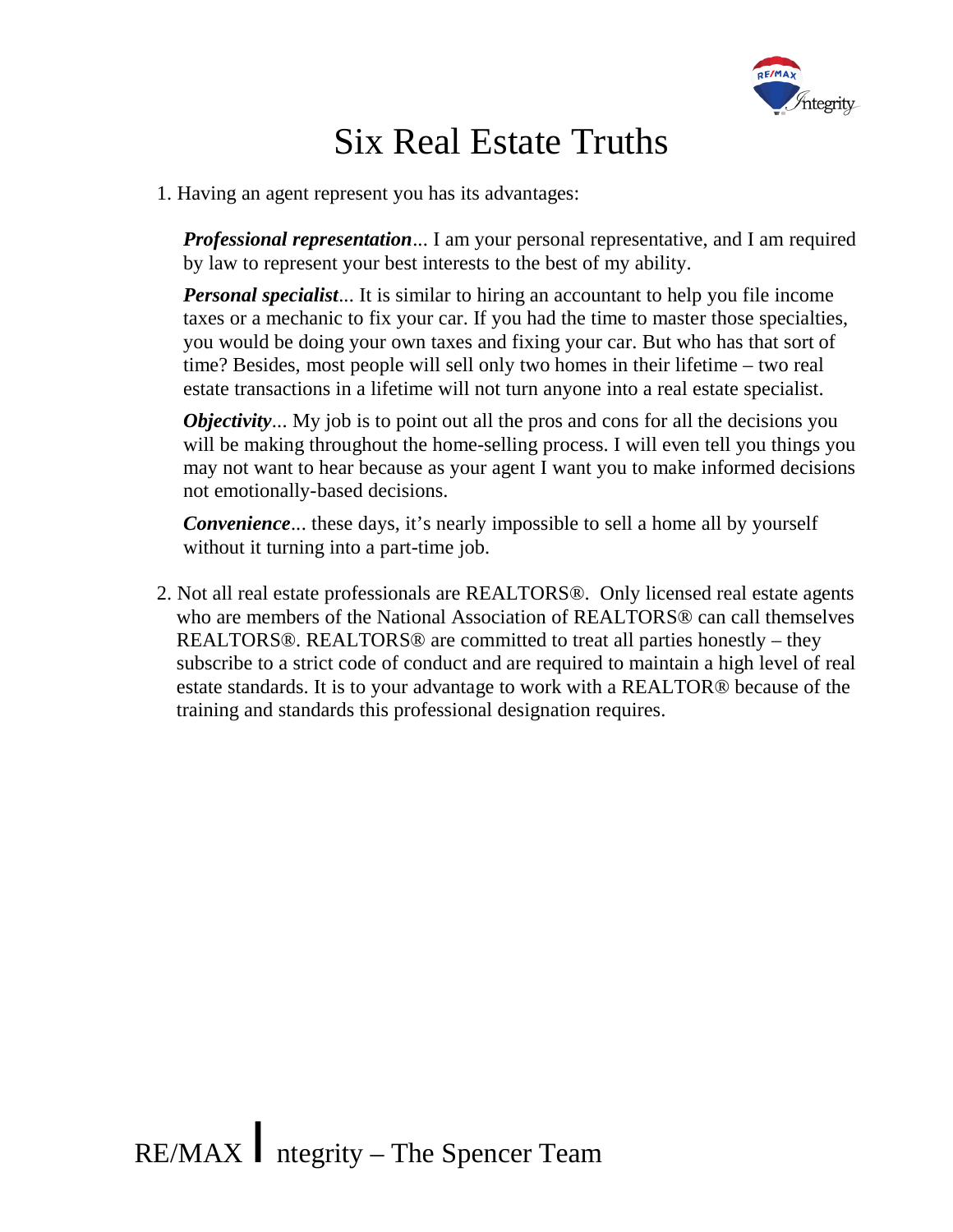

3. The price of your home should be based on the price of sold properties in your area rather than the list price of properties now on the market – this is how we establish your home's fair market value.

## If it is priced OVER its fair market value it will:

- Not attract as many buyers because they will think it is out of their price range
- Take longer to sell
- Make competing properties look more attractive
- Become "shopworn"
- Be overpriced in everyone's mind (agents) and buyers) and they tend not to forget
- Cause you to lose valuable time and miss out on buying your dream home
- Cause advertising dollars and marketing efforts to be wasted
- Cause negotiations to stall
- End up selling below market value in order to make up for all of the above

RE/MAX  $/$ ntegrity – The Spencer Team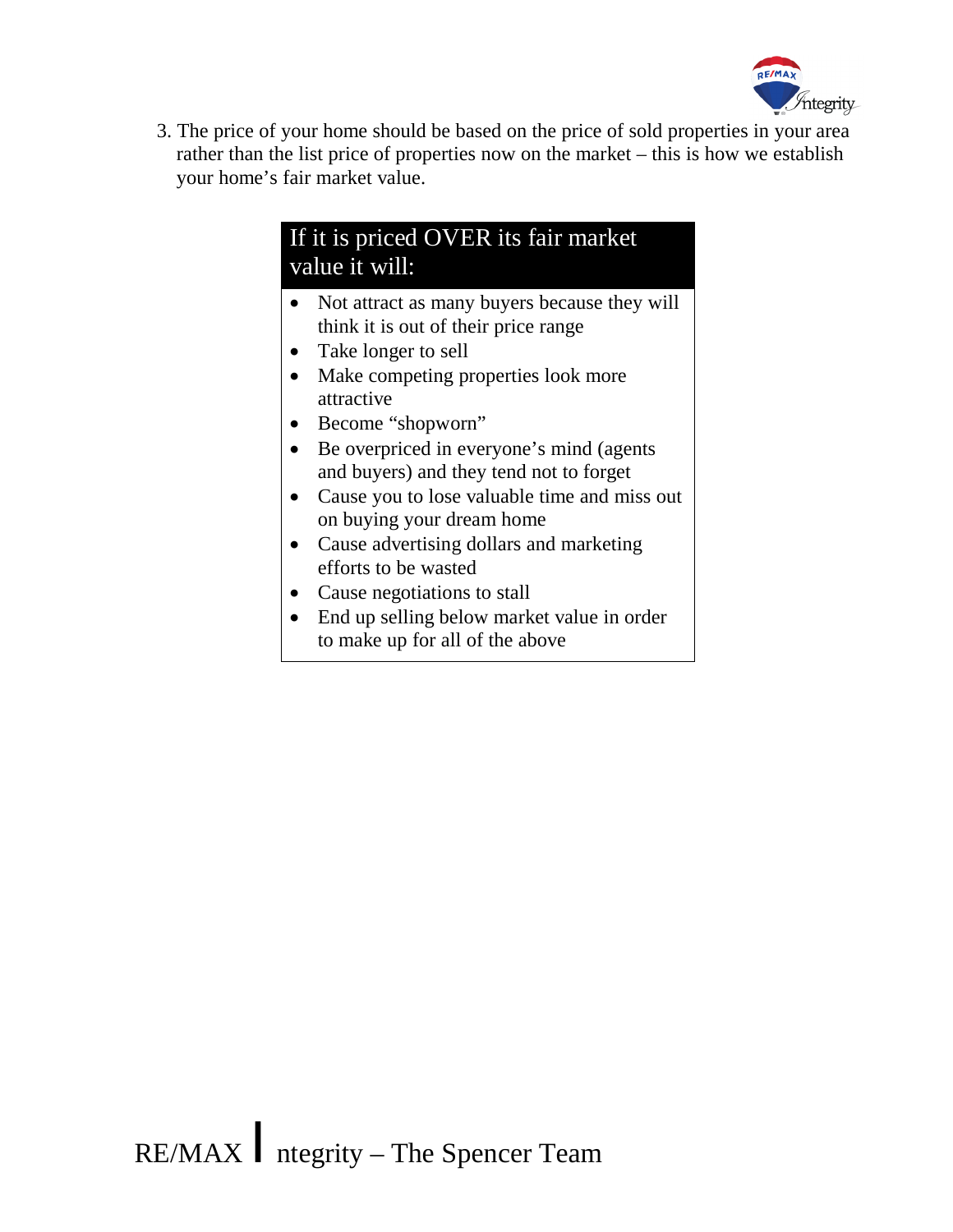

**4***.* Research conducted by the National Association of REALTORS® shows that more buyers purchase their properties at fair market value not above it. The percentage of buyers increases even more when the price drops below fair market value.



- 5. The fair market value of your home is determined by the market that is, what today's buyers are willing to pay. Buyers are comparing your home to other homes now on the market. They don't care about:
	- What your neighbor says
	- What another agent says
	- What you spent on upgrades
	- What it cost to build today
	- What you spent on repairs
	- What you spent on remodeling
	- What you spent on new carpet
	- What you paid
	- What you need
	- · What you want

RE/MAX *I*ntegrity – The Spencer Team